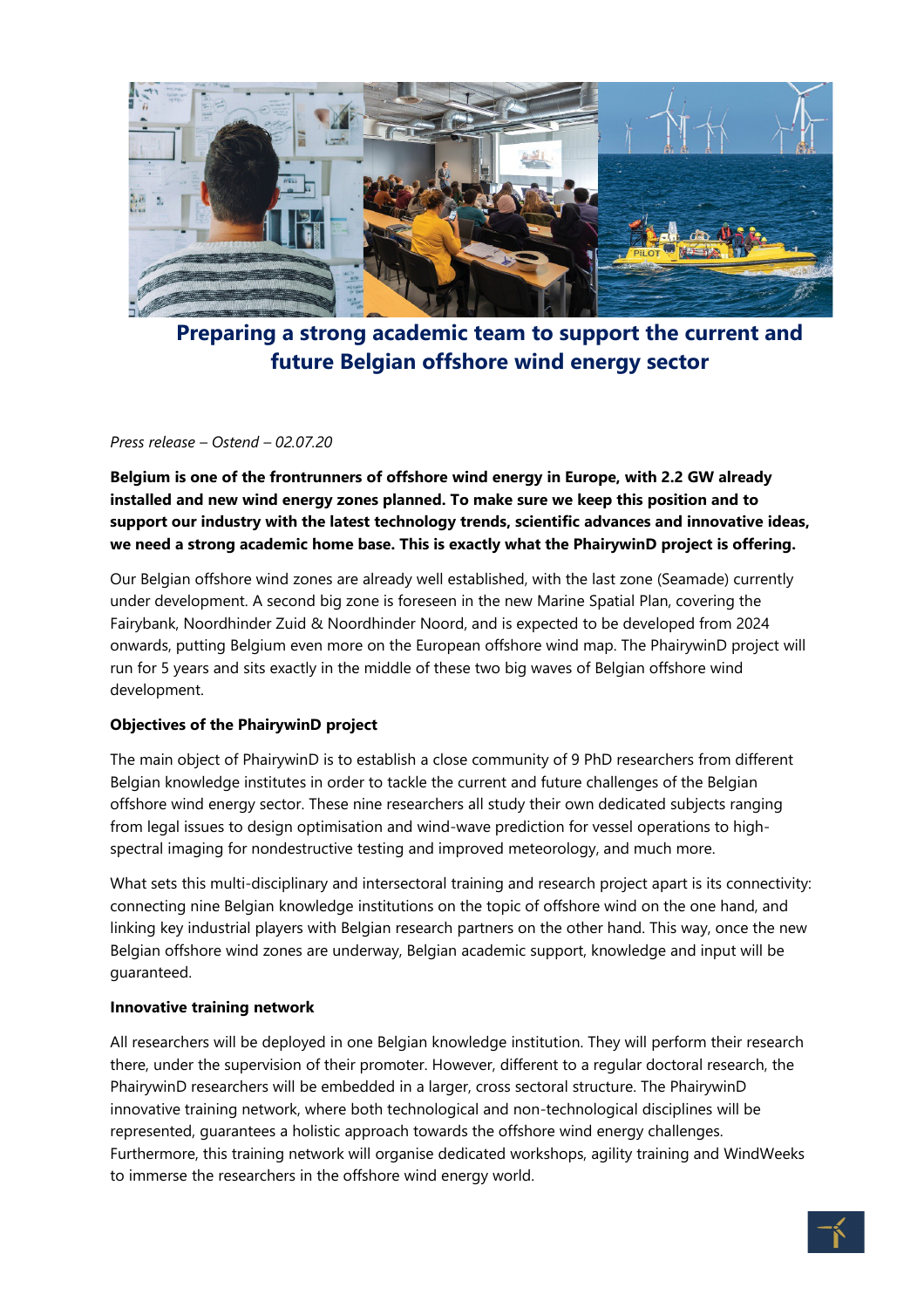By the end of the project, these young researchers will have a strong network, within and beyond their domain of expertise, and will be ambassadors for offshore wind energy research within and outside there universities. They will also be able to place their own work in a larger, international framework and the general context of the sector.

#### **We're off to a great start**

- The project officially started in March this year and despite Covid-19 measures some of our PhDs have already started their research.
- In September this group will be immersed in the world of offshore wind energy during our first WindWeek. This week-long training will be hosted in Ostend Science Park.
- Furthermore, the official PhairywinD website has just been released today: [www.phairywind.be](http://www.phairywind.be/) It will be a gateway to follow the progress and growth of our young researchers and their network.

# **A word from our researchers**

Let's hear what 3 of our young researchers have to say about the PhairywinD project (pictures available):

- **François Trigaux** (24) UCLouvain: *"As an engineer, I want to help with one of the biggest challenges of this century: the transition towards a sustainable energy system. Wind energy is a formidable way to achieve this goal. What I especially like in this sector is its fundamental multidisciplinarity: different branches of engineering, as well as economics and law collaborate into thriving projects. PhairywinD truly embodies this collaboration idea by bringing researchers from very different backgrounds together."*
- **Thomas De Kerf** (33) UAntwerpen: *"My ultimate goal is to be able to predict when and where corrosion will arise using only a camera on offshore wind turbines. I won't be using normal RGB cameras but newly developed hyperspectral cameras that are rapidly decreasing in price, thanks to new developments. Offshore wind has tremendous potential and if this research could increase the lifetime of a turbine just a little bit, that would be great!"*
- **Nandar Hlaing** (25) ULiège: "*Rapid advancements in technology such as artificial intelligence, machine learning and parallel processing power have boosted data analytics in offshore sector. Being the current phase of transition, the concept of 'digital twin' attracted and nudged me to become part of the PhairywinD project. During and after this PhD, I expect to pick up more expertise in offshore wind energy and to build collaborations with other professionals and researchers in the field."*